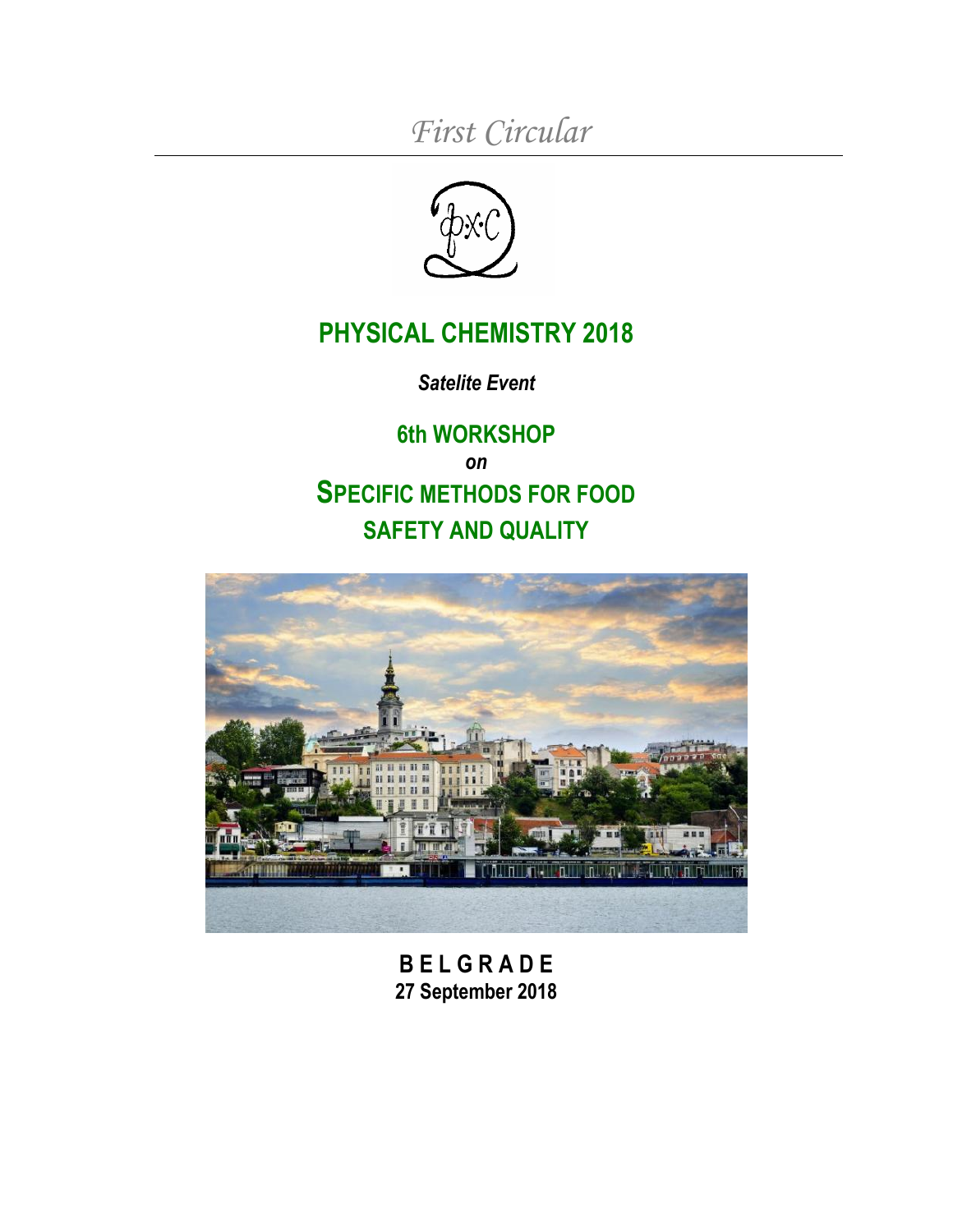**PHYSICAL CHEMISTRY 2018**

*Satelite Event*

# **6th WORKSHOP** *on* **SPECIFIC METHODS FOR FOOD SAFETY AND QUALITY**

*Organized by*

*The Society of Physical Chemists of Serbia*



*and*

*Vinča Institute of Nuclear Sciences University of Belgrade, Serbia*

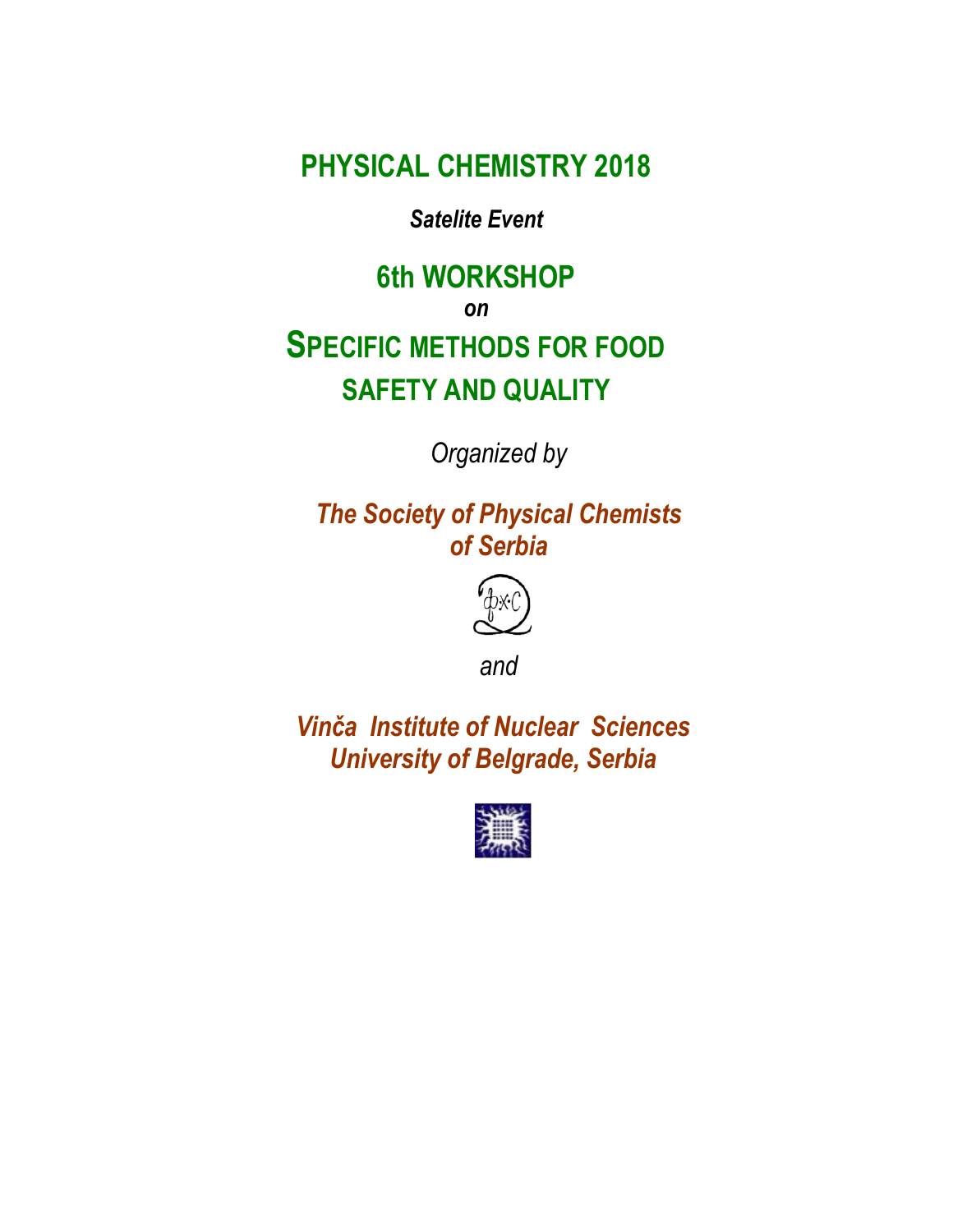# **PHYSICAL CHEMISTRY 2018 Satelite Event 6th WORKSHOP SPECIFIC METHODS FOR FOOD SAFETY AND QUALITY**

**September 27, 2018, B E L G R A D E**

#### **Aim of the Workshop**

The 6 th Workshop **SPECIFIC METHODS FOR FOOD SAFETY AND QUALITY** is organized as the satelite event to the 14th International Conference on Fundamental and Applied Aspects of Physical Chemistry **"PHYSICAL CHEMISTRY 2018".** The aim of the event is to bring together scientists in order to exchange their expertise, to improve scientific co-operation and to introduce the specific, advanced, and novel methods for food quality control. The more detailes will be given in the Secod Circular.

#### **Local Organizing Committee**

B. Nastasijević M. Čolović M. Stoiljković A. Bondžić A. Vujačić Nikezić

#### **Workshop Program**

The Workshop will include lectures delivered by foreign and national scientists in the form of oral and poster presentations.

The following tentative topics will be covered during the Workshop:

**A.** Specific methods in food quality control

- **B.** Advances in Analytical Techniques for food quality control
- **C.** Food safety

## **Deadlines**

| Registration         | 15.04.2018. |
|----------------------|-------------|
| Submission of papers | 15.06.2018. |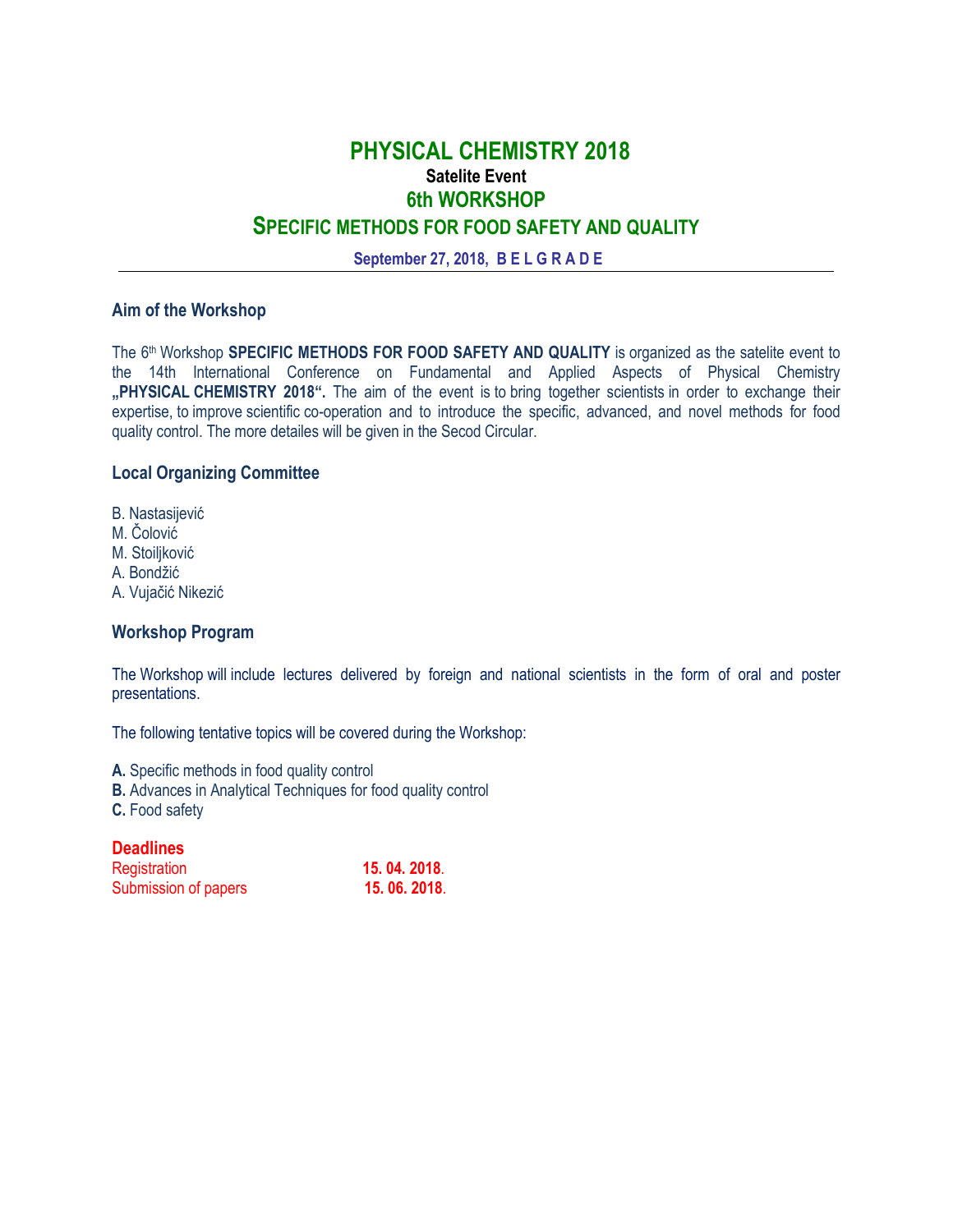# **PHYSICAL CHEMISTRY 2018 Satelite Event 6th WORKSHOP**

**SPECIFIC METHODS FOR FOOD SAFETY AND QUALITY**

**September 27, 2018, B E L G R A D E**

The papers should be submitted electronically by e-mail (food\_vin@vin.bg.ac.rs) before **June 15, 2018**. For the papers received after that deadline the publication in the Workshop Book of Abstracts cannot be guaranteed. Invited lectures will be printed in full-lenght (eight pages maximum).

**Language** The official language of the Conference will be English.

**Publications** All abstracts at the Workshop will be published in the *BOOK OF ABSTRACTS***.** 

# **Registration fee**

30 EUR

The registration fee will cover participation at Workshop, *Book of Abstracts,* coffee breaks and lunch.

## **Additional Information**

More detailed information on the Workshop organization will be given in the Second Circular. It will be dispatched to those who send back the enclosed First Circular.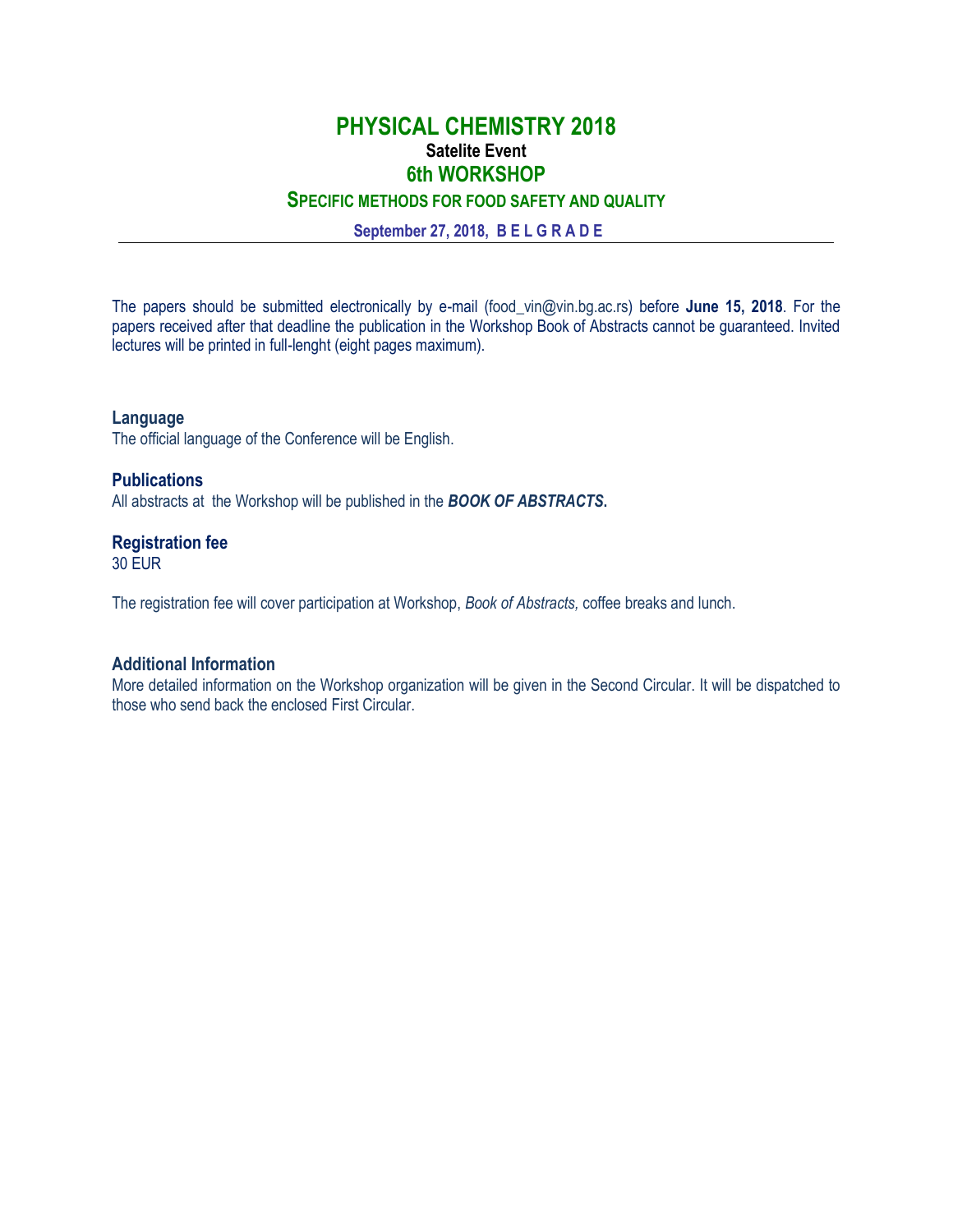# **PHYSICAL CHEMISTRY 2018 Satelite Event 6th WORKSHOP**

## **SPECIFIC METHODS FOR FOOD SAFETY AND QUALITY**

**September 27, 2018, B E L G R A D E**

Registration fee of the Workshop – 30 EUR

#### **Domestic participants should use the following payment instruction:**

The amount of local currency payments is calculated according to the daily exchange rate of EUR on the day of payment. For the pro-forma invoice please request to the Organizing Committee: food\_vin@vin.bg.ac.rs

| <b>Purpose of payment:</b>   | Registration fee of the Workshop     |
|------------------------------|--------------------------------------|
| <b>Beneficiary Customer:</b> | <b>Applied Research Center VINCA</b> |
| <b>Account number:</b>       | 325-9500700037651-53                 |

**Foreign participants should use the following payment instructions (**payments should be made in EUR**):**

#### *56A: Intermediary:* DEUTSCHE BANK AG, FRANKFURT AM MAIN SWIFT CODE: DEUTDEFF *57A: Account with institution:* OTP Banka Srbija a.d. Novi Sad SWIFT CODE: OTPVRS22 *59: Beneficiary Customer:* /RS35325960170005339540 CPI VINČA Mike Petrovića Alasa 12-14 **GROCKA SERBIA**

**Correspondence**

[food\\_vin@vin.bg.ac.rs](mailto:food_vin@vin.bg.ac.rs)

Tel.: + 381 11-340 8287 Fax: + 381 11-80 66 434